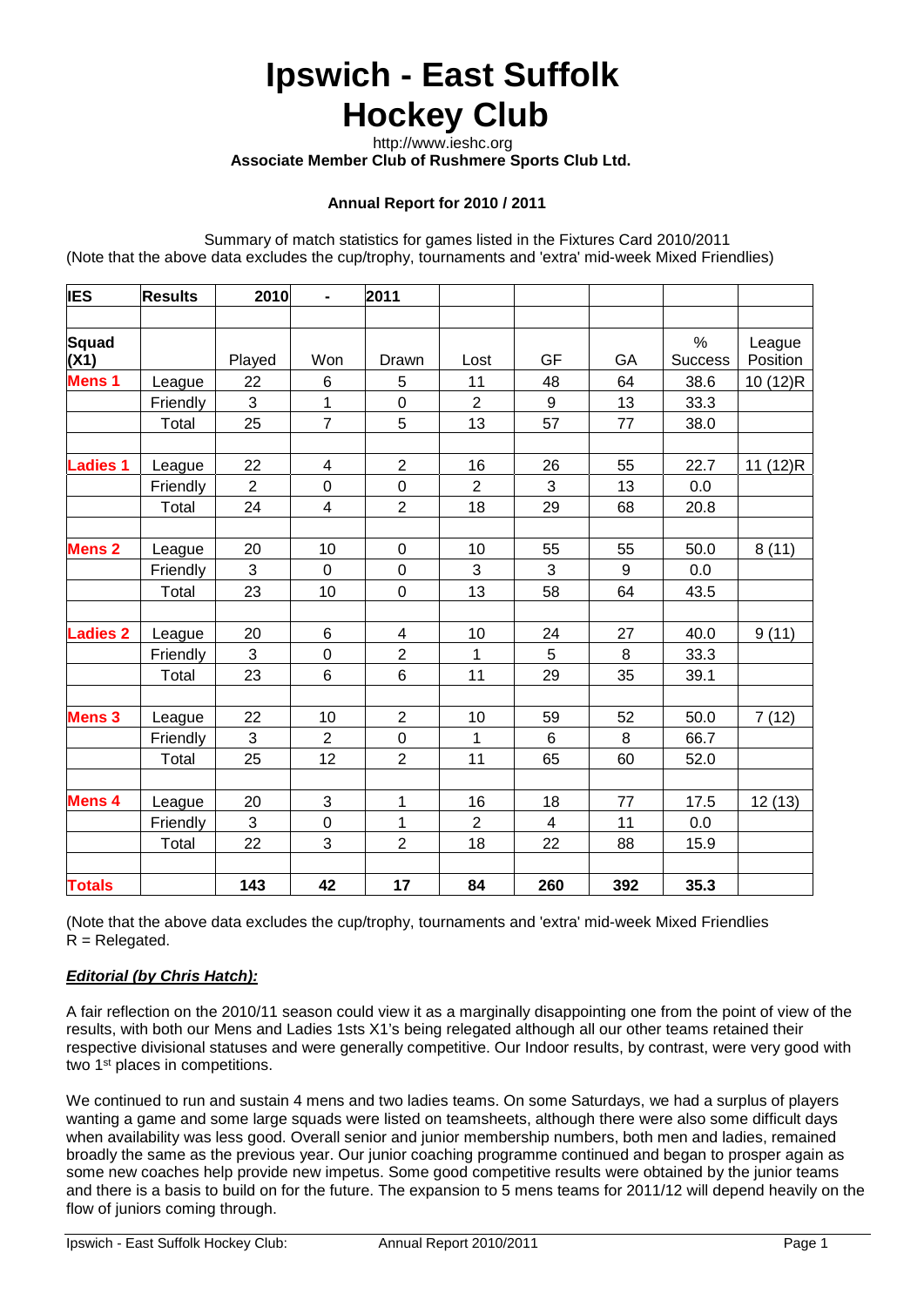The Club would again like to thank Rushmere Sports Club Ltd, its Manager Roger Osborne and other staff for all their work and support of us during the season. Also, Anna Whatling for the regular hot teas service after matches. At the very end of the season, the much awaited planning permission was granted for the re-development of Rushmere Sports Club, the centre piece of which is to be the construction of an Astroturf pitch. All these contributions, a positive approach from captains and teams and an enjoyable if difficult season on the field helped to make 10/11 a varied and interesting year for the club. As always, there remains much that we can that we can build on to improve next season!

#### **EH Competitions: Summary of results**

| <b>Competition</b>     | Played Won Drawn Lost |                                                      | <b>GF</b>                                   | <b>GA</b> | <b>Venues</b> |
|------------------------|-----------------------|------------------------------------------------------|---------------------------------------------|-----------|---------------|
| Men, EH Vets Cup/Plate |                       |                                                      | $\begin{array}{cccc} 0 & 1 & 5 \end{array}$ |           | $1H + 1A$     |
| Boys U-18 Cup          |                       | $\begin{array}{ccccccc}\n0 & 0 & 1 & 0\n\end{array}$ |                                             |           |               |

# **Outdoor Tournament & Indoor competitions. Best results during 2010/11:-**

Ladies Champions, Suffolk Indoor League Winners, Suffolk Indoor League Cup

#### **Representative Honours during 20010/11:-**

Suffolk Mens Senior County Championships squad: Kevyn Brown, Sam Oakley, Luke Curtis, George Sutton East Region Mens O-55 squad: Graham Ramsden

#### *News from the Annual General Meeting on June 2011*

The following elections were made at the AGM (or by subsequent committee appointment): President, Peter Blake: Chairman, Graham Ramsden; Secretary, *Vacancy*; Business Manager, Men's Team Secretary, Astro Pitch Liaison & Club Liaison Officer, Chris Hatch; Umpire Liaison Office, Chris Hatch (acting) Social Sec, Steven Farrow Youth Development Committee, Di Stevens, David Stevens, Anthony Whitaker Communications Officer (Press), James Lane Web site Manager; Jason Pettit **Suffolk County Liaison Officer, Steven Farrow** Ladies League Liaison Officer, Chris Hatch (acting)

#### **Position Men Ladies**

3<sup>rd</sup> X1 Captain/ V-Captain Guy Whiting / Hugh Rowland 4<sup>th</sup> X1 Captain/ V-Captain Richie Head / Barrie Whelpton 5<sup>th</sup> X1 Captain/ V-Captain John Oakley / Phil Buck

2nd X1 Captain/ V-Captain Peter Blake / Mike Thomas Julie Yorke / Cathy Cook Mixed X1 Captain / Secretary Andy Murray Hannah Reynolds<br>
Indoor League Captains (A/B) Geoff Reed (A) Dave Charles (B) Megan Adams (A); vacancy (B) Geoff Reed (A) Dave Charles (B) Fixtures Secretary **Fixtures** Secretary **Graham Ramsden** Abigail Adams Head Coach Geoff Reed *vacancy* Club Coaches t.b.c. t.b.c. Club Clothing Officer Dave Taylor Dave Taylor Club Welfare Officer Di Stevens Di Stevens

1st X1 Captain/V-Captain Charles Coulson / Steven Farrow Megan Adams / Maria Whelan

# *Other Matters reported on at the AGM:-*

# *(i) Chairman's Report (Graham Ramsden);*

Last season was not our best – having two teams relegated is not good – especially when it's our top two teams. On the plus side

- we only conceded one game due to non-availability,
- we re-arranged and played all the fixtures affected by weather without too much hassle
- we saw some of our young players continue to improve and become key players in their squads.
- Luke, Sam and George represented the County

Captains and vice captains – thank you for managing your teams – sometimes without 11 players, sometimes with 16 – in either case I know its not easy to keep everyone happy and enjoy your own game.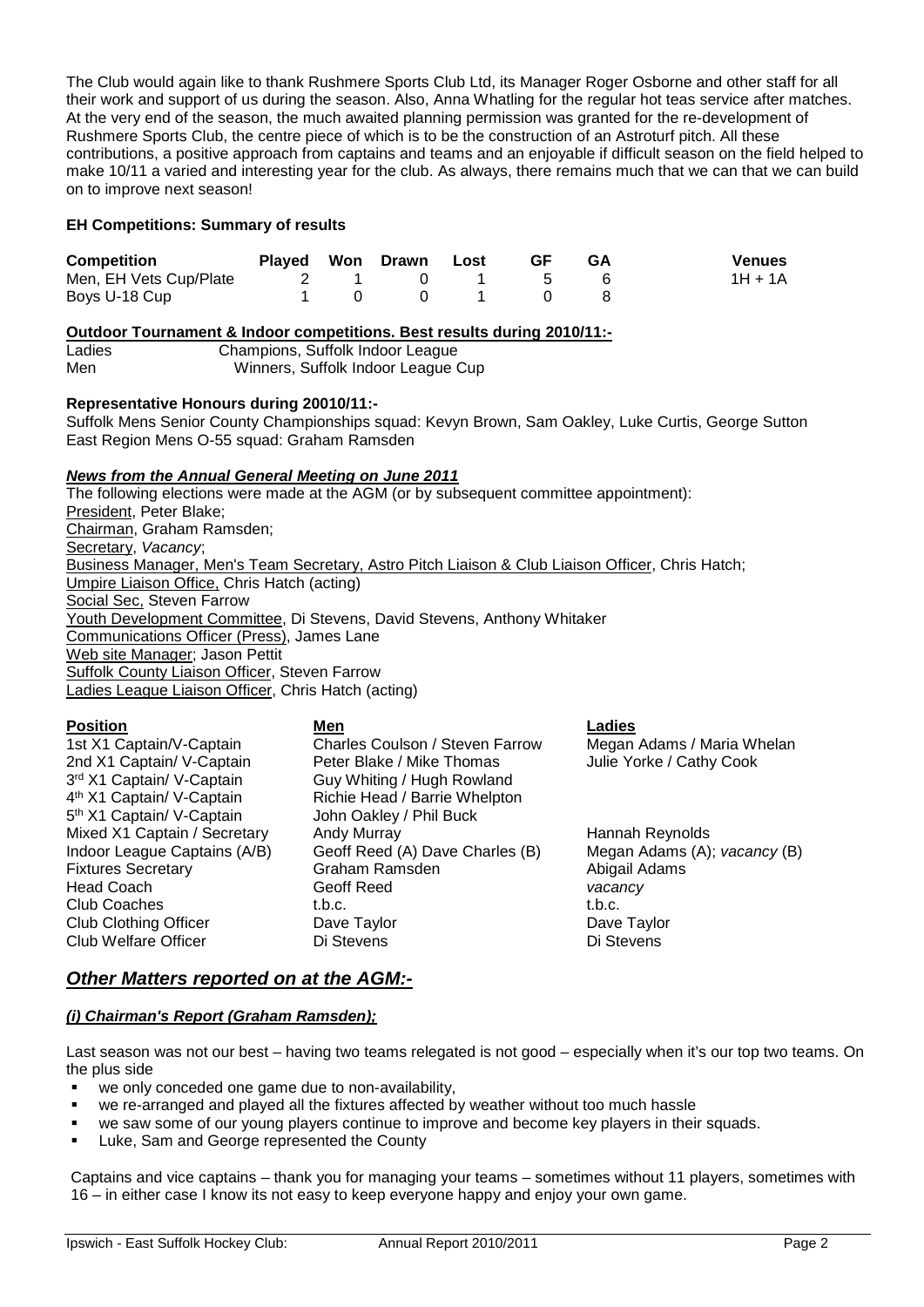Credit and thanks to our coaches – Jason Pettit and Mark Lloyd put in many hours mid-week and on Saturdays with support from James Nayler and others on Wednesday evenings. Thanks too to John Adams for managing the ladies 1<sup>st</sup> team on many Saturdays. Congratulations to Annette and Jason on gaining Level 1 and Level 2 coaching respectively.

There were busy Sunday mornings with dozens of youngsters coming along to Copleston – Blobby, Di, Annette, John, Chris and others – thank you all for the Junior coaching. I did some umpiring at one of the mini hockey tournaments and it was great to see our youngsters really competing with the likes of Ipswich, Bury, Colchester, Sudbury.

On the subject of umpiring – it been good to see Sam Oakley and Chris Pittaway take up the whistle. I think 3 more people took and passed the level 1 course, so well done and I encourage those people to follow that through – get your games done and get assessed as soon as possible.

On the social scene Jaffa and Greg, who are duly thanked for their efforts, organised 3 events which returned a profit to the club social account.

Last year Peter Elsom came to the AGM and spoke to us about the future of the Rushmere club: In the end we got there after 2 lengthy SCDC planning meetings and much debate. The SCDC web-site still says "No Decision" but subject to conditions being met, the committee have given the chairman and vice chairman authority to approve the application without going back to the full committee. Peter and Greene King are able to accept the conditions so arrangements are moving forward:

- The contents of the section 106 agreement with the council have been agreed and are now being put into the necessary legal form
- Construction details for the additional changing rooms are being submitted for Building Regulations
- Consultants to generate the specification for the astro pitch have been contacted the same consultants are likely to oversee the construction and check the quality etc.
- The 3 acres to be sold for housing will be put on the market any day now.
- The council planning committee wanted a recognised charity to become the trustees for the sports club. Peter has negotiated with the YMCA a deal which the YMCA board has approved in principle. Solicitors are working on the legal agreement.

So a lot has happened and Peter is working fast towards the point where a developer is on board and the money is available for the pitch and improvements to the clubhouse.

To all retiring club officers especially Anne Edney who has done a great job as club secretary, thanks for your support for all the years you have served and I hope we will see you prepared to take on another post in the not too distant future. Thanks to all those continuing . . . .

#### *(ii) Business Manager's Report (Chris Hatch);*

At the end of our 13th season after moving to Rushmere Sports Club, I am able to report that we have generally continued to pay our way, with a small financial surplus (amounting to 3.8% of turnover) made over the year.. A net loss of £38 for Indoor hockey was a significant improvement over the previous year.

The winter, especially November and December, was pretty awful for weather, causing some dislocation with a number of the league games postponed and requiring slip games. These were mainly made up by mid-January but income was lost due to Friendlies having to be cancelled.

Until such a time as a pitch at Rushmere becomes available, we are slightly vulnerable to pitch availability, having no long term contract with Copleston and the ongoing uncertainties. That said, terms have been negotiated for the use of Copleston for the full 11/12 season, on the same general Saturday, Sunday and Wednesday usage profile as during 10/11. A price increase of about 4% (£200) has been notified, which keeps it affordable.

Once again it needs to be emphasised that the members who run the youth coaching are providing the whole club with a de-facto subsidy on their hockey costs, as this is worth some 20% off the net pitch hire costs at Copleston.

I should like to thank the team secretaries and/or captains for their clear and concise accounting of income and expenses. I had relatively little 'chasing' to do although some Subscription payment collections took a disproportionate effort. The 'traditional' contributions of those who waived some travelling expenses (especially our Junior Coaches) and those who absorbed costs such as phone calls are gratefully acknowledged.

# *(iii) Secretaries Report (by the Editor)*

Club management continued to be conducted by its elected committee during 2010/11. Anne Edney, as Club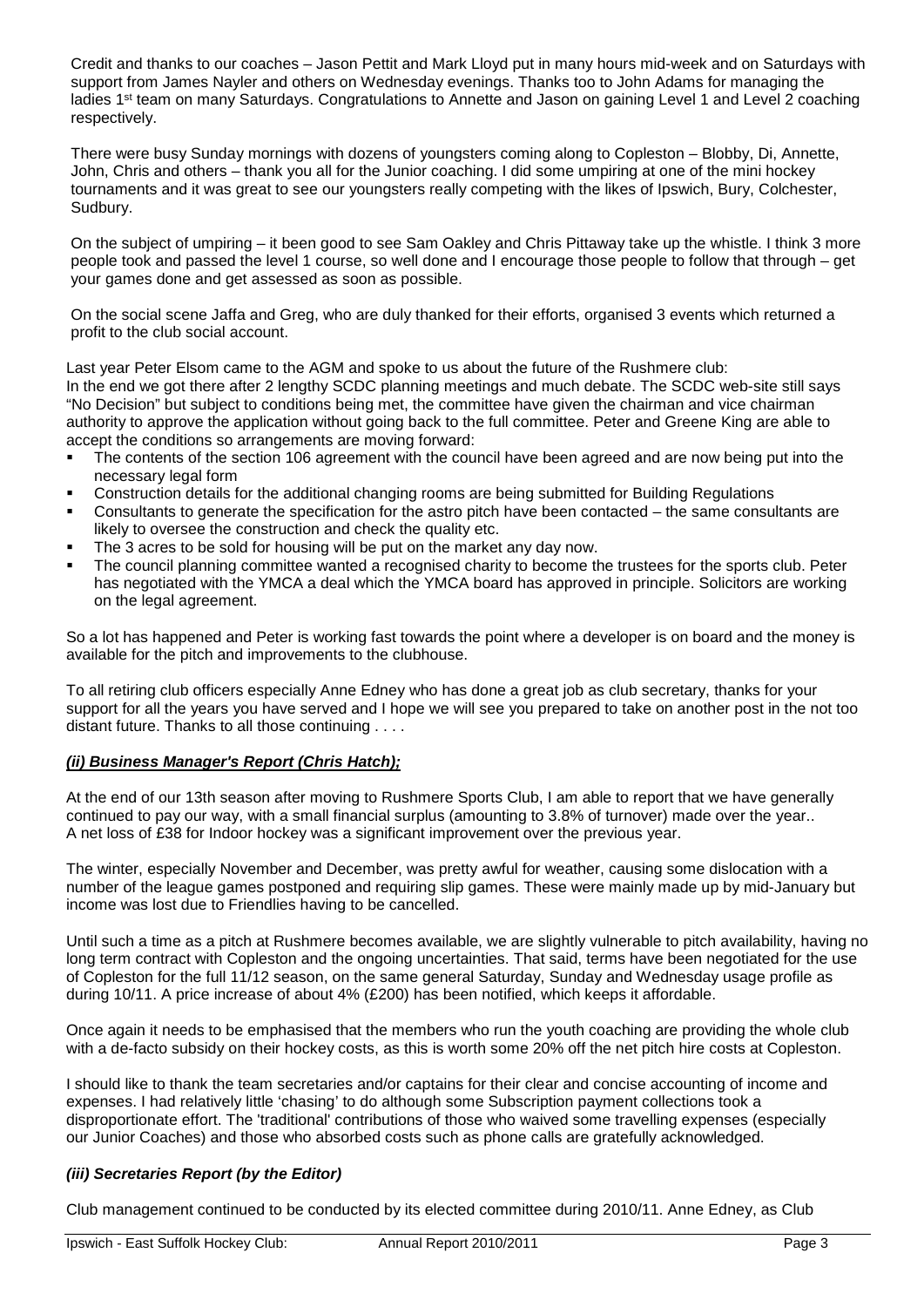Secretary, convened committee meetings every 6 weeks as agreed and wrote & distributed detailed minutes of each. Anne has stepped down from the role after 3 years in the post and is duly thanked for having done an excellent job for the club throughout the duration.

# *(iv) Social Events Report (by the Editor);*

Please refer to the comments on the season's social events in the Chairman's Report above.

# *(v) Youth Coaching Report (by the Editor);*

The key points are covered in the Chairman's Report above but especial acknowledgement should be placed on record to John and Liz Oakley who have essentially kept the Junior coaching programme alive for at least the last 3 seasons. They are looking to step back a bit now as their two sons are of an age to be selected for the senior programme but the work must go on and we look for other dedicated coaches and leaders to help take this forward. The new Junior coaching committee has to be able to rely on the full support of the club membership at large.

#### *(vi) Umpires and Umpiring Report (Dave Charles);*

This season the club fulfilled all its umpire commitments with relative ease. The statistics below show that club umpires officiated at the following number of matches; excluding Mixed and Summer League appointments. Chris Hatch (35); Ian Reed (12); Graham Ramsden (10); Barrie Whelpton (8); Steve Clark (6); Jerry Hindle (6); Steve Thorpe (6); Sam Oakley (5); John Oakley (4); Anne Edney (3); Dave Charles (3); James Nayler (3); Peter Blake (2); Neil Slade, L1T (1); John Adams (1); Chris Judge (1): Many thanks to all these contributors

The club was appointed to the SCHUA pool on 3 occasions; 2 fulfilled by CH and 1 by JN.

It became clear that it was in our interest to provide a travelling umpire to certain Norfolk and Suffolk venues whenever possible and thanks to the generosity in terms of time and travel from CH this happened as well. As ever, a large fraction of the home and away umpiring has been undertaken by Chris. So, my thanks to him for his commitment, to this essential aspect of the club's activities.

Individual successes;

Congratulations to; Sam Oakley, Chris Judge and Chris Pittaway for achieving L1 status this season. Chris Judge was appointed to the National Boys U12 Final at Cannock HC last month. Chris Pittaway impressed the H&BHUA at U14 in the winter to achieve L1. Our Young Umpires have also performed very well at JRPC tournaments last September and at other JAC festivals this spring and have umpired the Man Schools Cup matches, which offer some intense hockey on and off the pitch.

Finally...

I have been ULO for 2 years and feel the time is right for A N Other to have a go and so I am not standing for re election. With 14 active L1s, and 3 L1Cs, I believe the umpiring side of the club is fairly healthy; It would be good to see more umpiring done by the Ladies side of the club. Our L1's will have much to do during next seaon

# *Review of the 2010/11 season – Captain's reports:*

#### *The Mens 1st X1 (Charles Coulson)*

This season the men's 1<sup>st</sup> team continued with their approach from last season, the conditioned involvement of our coach and manager, Jason Pettit, provided the team with valuable leadership from the side-lines and tactical assistance. On the pitch the team was very similar to the previous, with a core of players selected to keep stability and continue with the tactics from last year, which at times allowed us to play some attractive and good quality hockey. The team was boosted by the continued presence of a number of younger players who further cemented their positions within the squad.

On pitch the season did not go as planned; there were times when we played good quality hockey, moving the ball well and moving off the ball into space. Unfortunately the results didn't always reflect the play with the team suffering from a lack of available strikers and therefore struggling in front of goal.

The second half of the season continued much the same as the first with the team facing a relegation battle. There were however some encouraging wins and some hard fought draws, particular the 6-6 games against Harleston. With the team working hard and commitment throughout games was never an issue. Sadly however our final position of 10<sup>th</sup> within the league has meant relegation but the team is entering a new era for next season, with a new coach and a mix of new players that will offer both youth and experience.

I would like to thank the entire squad for their commitment and contribution during the season, unfortunately it didn't quite go as planned but it is something we can rectify in the new season. A huge thank you has to go to Jason Pettit, who is stepping do this season, for his expertise in coaching and assistance from the sidelines and also to Keyvn Brown for being captain during the first half of the season.

The new season promises to be exciting one where we look to move back up the season.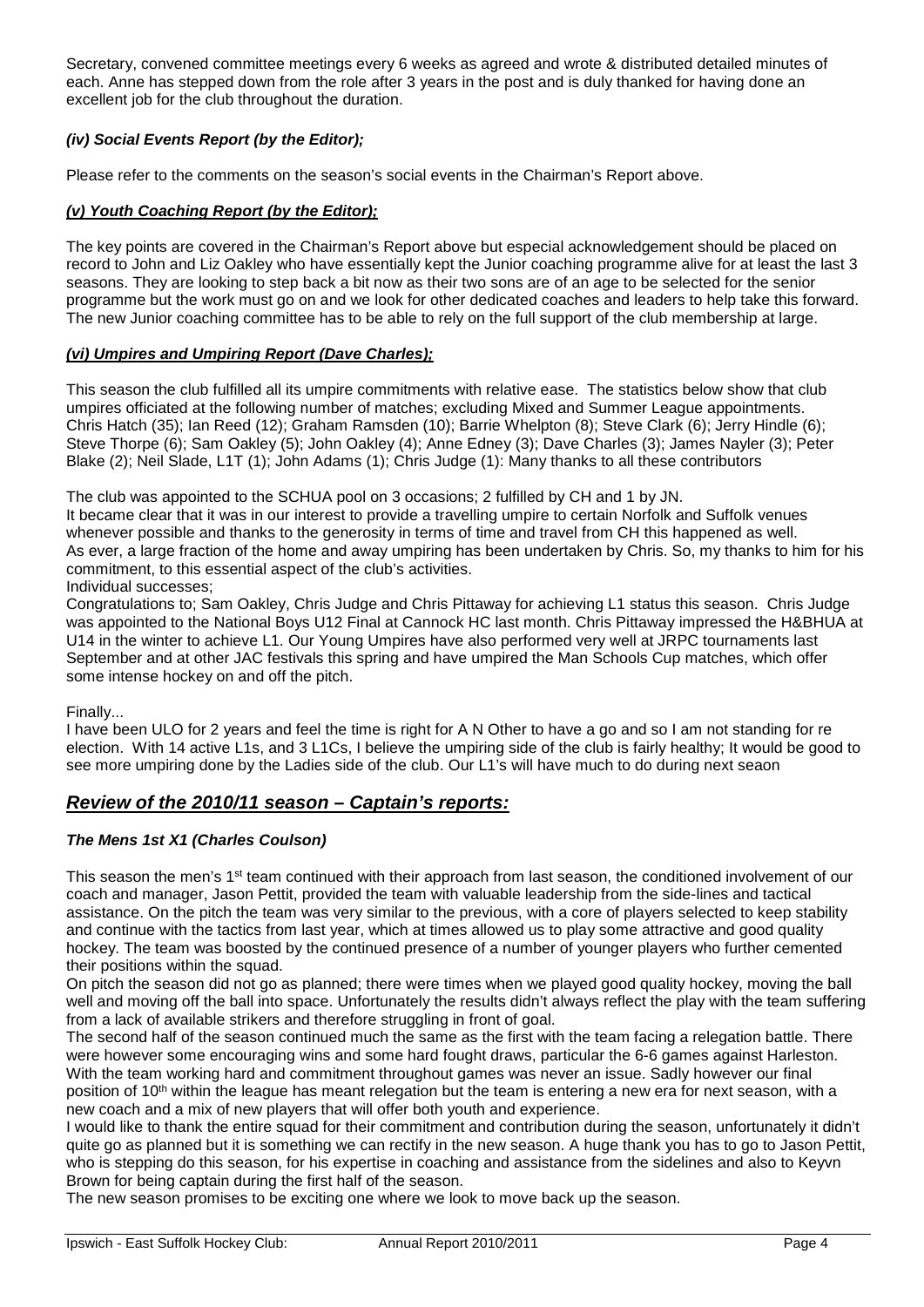# *Ladies 1st X1 (Annette White)*

The 2010/11 season proved to be a tough one for the Ladies 1st XI, the loss and change of key personnel, declining numbers and injuries resulted in the team making the drop to East Division NE2 for the 2011/12 season. With a number of adjustments to make the team struggled in the first part of the season for consistency and never really escaped from the clutches of the 4 team relegation standard of East Division N1. On a positive note however, the team once again put in some heavily committed performances and the team spirit was, as always, second to none. Encouragingly several players made the jump to play East hockey, with Katie Baskett being the most improved player of the season. Megan Adams returned in goal and Claire Pearsons received a well deserved player of the season award. With commitment and dedication there will be a great many opportunities for the team to rebuild and progress in 2011/12 which will hopefully spring the team back into the higher division on the first time of asking.

# *Mens 2nd X1 (Peter Blake)*

10 wins and 10 defeats in the league saw the team finish comfortably safe in Div 4 NE. The finish could have been much higher but for frustrating defeats against mid table opposition who could have been beaten. That said the team was not strong enough to have challenged for promotion.

A strong start to the season was overtaken by a run of defeats in games including some difficult away fixtures. Availability was so often the key factor. The team proved that when at or close to full strength it was a match for the best in the league as victories against Harleston Magpies and Holt testify. Despite playing some excellent hockey at times results often flattered the opposition as chances were not converted. The two defeats to promoted Norwich City were examples of such games. There was also a brittleness about the team when under strength which showed in a few heavy defeats away from home.

Overall the team developed an attractive style of play which proved devastating on occasions. The highlight of the season was undoubtedly the contingent of young players who distinguished themselves at various times and will hopefully go on to better things. Alex Davies had a very solid and consistent season at left defender and as the season progressed his distribution and attacking play began to blossom. David Stevens emerged as an intelligent cool headed central defender. Chris Pittaway discovered consistency and purpose in his play and proved at times to be both unorthodox and deadly in the D as well as versatile in the team cause. James Willing and Kieron Page shared the left midfield berth, both showing moments of skill and inspiration.

Thanks should go to all those who supported the team especially the umpires, including Chris Hatch, Barry Whelpton and Sam Oakley.

#### *Ladies 2nd X1 (Editor's Report):*

This turned out to be a tough season with just enough success on the pitch to be competitive against all opposition in the Suffolk Premier Division but finishing in a final league position that was just above the relegation zone. Saph Cutting and her squad had a mixture of good and less good days and a top-half finish seemed possible at Christmas with 4 wins and a draw recorded. A win against Lowestoft 3rds immediately after the mid-season break promised even better but a drift down the table then ensued as 3 draws and 4 losses, during which we only scored 3 goals, were recorded. A final day 4-0 win over Sudbury 3rds restored pride and a place in the Suffolk Premier for 2011/12. In all, the defensive record was quite good but we will need to find a way to score more goals if we are to move back into the upper half of the table in the new season.

#### *Mens 3rd X1 (Guy Whiting)*

A mediocre mid table finish (won10/drew 2/lost 10) but some performances showed real promise. The away win at UEA and defeat by the narrowest of margins against league winners Sudbury, were excellent examples of what can be achieved when everyone pulls together. Against the backdrop of long term injuries to Messrs Bendall and Payne (another one to join the metalwork brigade!), the youngsters stepped up to the mark and should be proud of themselves. The hard work of the likes of Adam Ware, Oakley Elsom, Andy Ward, Charlie 'please can I have a rest, I've just run 50 yards' Goymour and James Willing enabled the old hands of Elsom Snr, Fletcher, Adams, Goymour Snr and Tony (Blobby) to dawdle around at the ends of the pitch.

Talking of more mature players, particular thanks are due to Steve Thorp and Dave Gooch who regularly received the Friday, 'I was just wondering if you could help us out', calls. Both played in what was probably the most satisfying win when we travelled with only 10 but came away from Dereham with 3 points! As for the future, the Manager must find success or will be looking for pastures new.